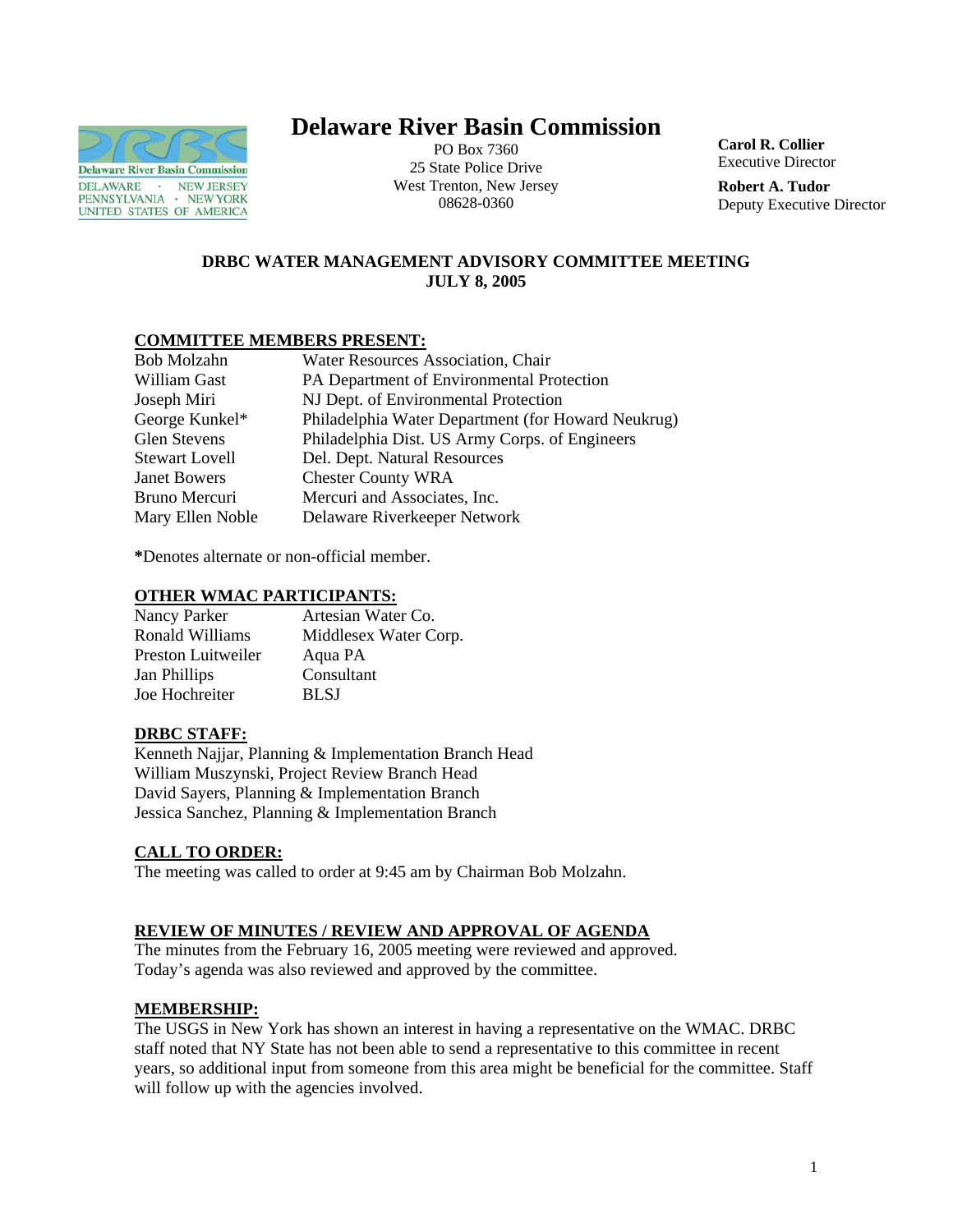# **PROJECT REVIEW / ADMINISTRATIVE AGREEMENTS:**

Bill Muszynski, Project Review Branch Head and special projects coordinator for DRBC, gave a presentation based upon his recent examination of DRBC's current project review procedures and administrative agreements with the states. In general, the agreements for PA, NJ, and DE are similar, whereas NY is different. The administrative agreements date back to the mid-70's in many cases and therefore do not account for the many changes that have taken place since then regarding how DRBC and the states operate. Therefore, the agreements need to be modernized with the aim of making the project review process more efficient and streamlined. For example, a greater emphasis could be put on DRBC review for shared waters rather than in tributary waters; more effective use could be made of the combined resources of DRBC and the states. DRBC should continue to fill the gaps where states don't have certain regulatory authorities.

Mr. Muszynski noted that he is seeking feedback from the various DRBC committees and will then report his findings to the Commissioners at the July  $20<sup>th</sup>$  meeting. Mr. Muszynski added that he will of course be meeting with the state agencies, but will not have time to do so before the Commission meeting; meetings with the states will occur over the coming weeks and months.

Responding to questions from committee members and the audience, Mr. Muszynski stressed that, for DRBC to be most effective, it is key that the Commission become engaged in review at the right time, which is typically the planning stage, rather than after the states have performed their own review.

The committee provided feedback to Mr. Muszynski highlighting the following issues:

- in some cases a second review is not redundant;
- reviews should be concurrent and not consecutive:
- it is important to receive the states input as early as possible;
- it is difficult for one agency to deny a permit once it has already been approved by another, or vice versa.
- transparency of review is important for the regulated community as is early notification of the requirements
- feedback from the regulated community will also be important in reshaping the agreements.

In general the committee was very supportive of efforts to review the procedures and develop a more efficient overall approach. It was noted that this is a very complex issue and is something that will take some time to fully explore; it was suggested that these issues be discussed with the individual states before the draft agreements are written and then presented back to the Committee.

As part of the discussion of revising the project review regulations, the issue of inter-basin and inter-watershed transfers was also raised. Staff handed out the current policy on this issue as set out in DRBC resolution 91-9 and copies of the relevant goals and objectives set forth in the Basin Plan. These goals are for the future and were developed by the Watershed Advisory Council with the assistance of the WMAC. DRBC staff noted that there were several objectives  $(1.1C - 1.1E)$ specified in the Basin Plan related to this issue and the WMAC identified it as one that it intends to address. Committee members were interested in understanding DRBC's current position regarding this issue and the direction in which it is heading. David Sayers noted that, apart from the Basin Plan objectives highlighting the issues, no additional work has been done by staff to set a direction for this issue, as it is expected this will most likely be a task for the Committee. For inter-basin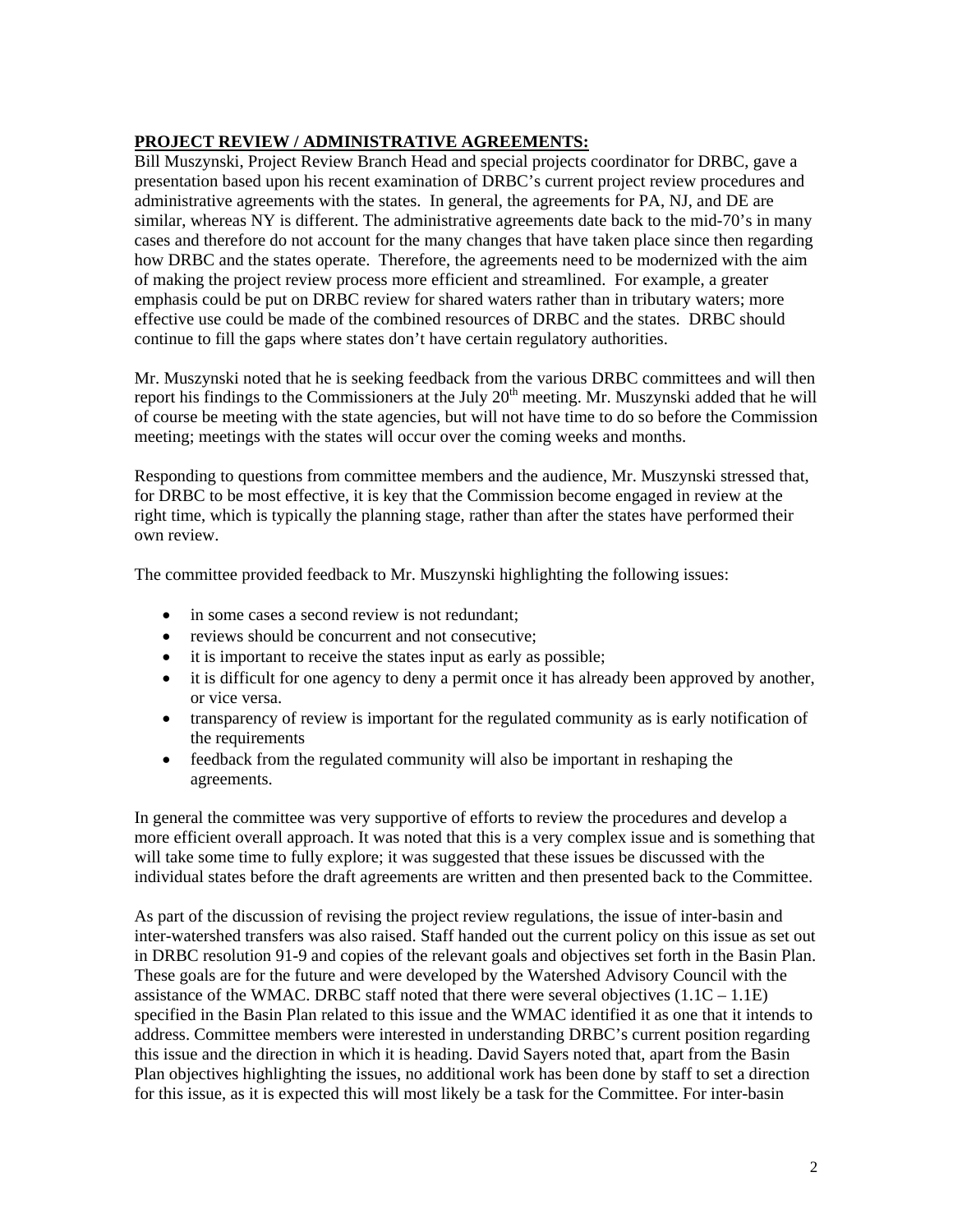transfers the issue of scale is easily-defined, but for watershed transfers no conclusion has been reached as to the appropriate scale to consider. Mr. Hochreiter questioned the relevance of the basin boundary in the southern part of New Jersey for ground water issues. Mr. Muszynski responded that under our current procedures DRBC is required to review groundwater projects in this area and does so. It was agreed that further discussion will be required to address the many issues related to inter-basin transfers and that a dedicated sub-committee be set up to consider them. Volunteers for that sub-committee were as follows:

Jan Bowers, Chair Joe Hochreiter Bruno Mercuri Mary Ellen Noble Bob Molzahn Joe Miri (or delegate) Bill Gast Glen Stevens Preston Luitweiler (to be kept informed via email)

The WMAC will establish a sub-committee to consider the issue of inter-basin transfers and DRBC staff will support. It was suggested that a white paper on existing transfers is needed. Staff agreed to develop this.

## **WATER MANAGEMENT UPDATES**

The agenda was shuffled slightly to accommodate the overrun of the first discussion item and members who had to leave early.

#### **Act 220 Support:**

Ken Najjar provided an update to the Committee: In accordance with Act 220, the DRBC, SRBC & Potomac Commission received support funds through the Pennsylvania legislature to conduct work in FY2005/06. DRBC has received \$250,000 and is currently working with PA DEP to construct a scope of work for the coming fiscal year. Over the past year, staff have been working on tasks developed during the first round of funding, the largest piece of which was the demand forecasting study, which started in the beginning of 2005. The research has been completed and a draft study has been received from the contractor, CDM, detailing proposed demand projection methodologies. DRBC gave comments on this study, and it is in the process of being revised. The methodology needs to be tested in a pilot study which will focus on the Lehigh Basin. This work has started over the last month, and it will take until the end of the summer to test this methodology and develop results.

David Sayers provided an update on a separate Act 220 work effort, DMR Data Collection: As part of the agreement with PA for FY 2005, DRBC is tasked with collecting discharge monitoring report (DMR) information as reported through NPDES. This work will develop a dataset to support the discharge assessments used in a watershed screening tool under development by USGS. The SRBC has developed a database structure for collecting the data in a standardized format. The database is pre-populated with existing data from the PADEP eFACTS system; however, this is very incomplete. DMR reports are stored primarily as paper copies at the PADEP regional offices, and DRBC has met with the southeast and northeast offices to review their filing system and discuss a procedure for DRBC interns to work at the offices entering the data into the database. The data collection efforts by DRBC will be confined to the DRB.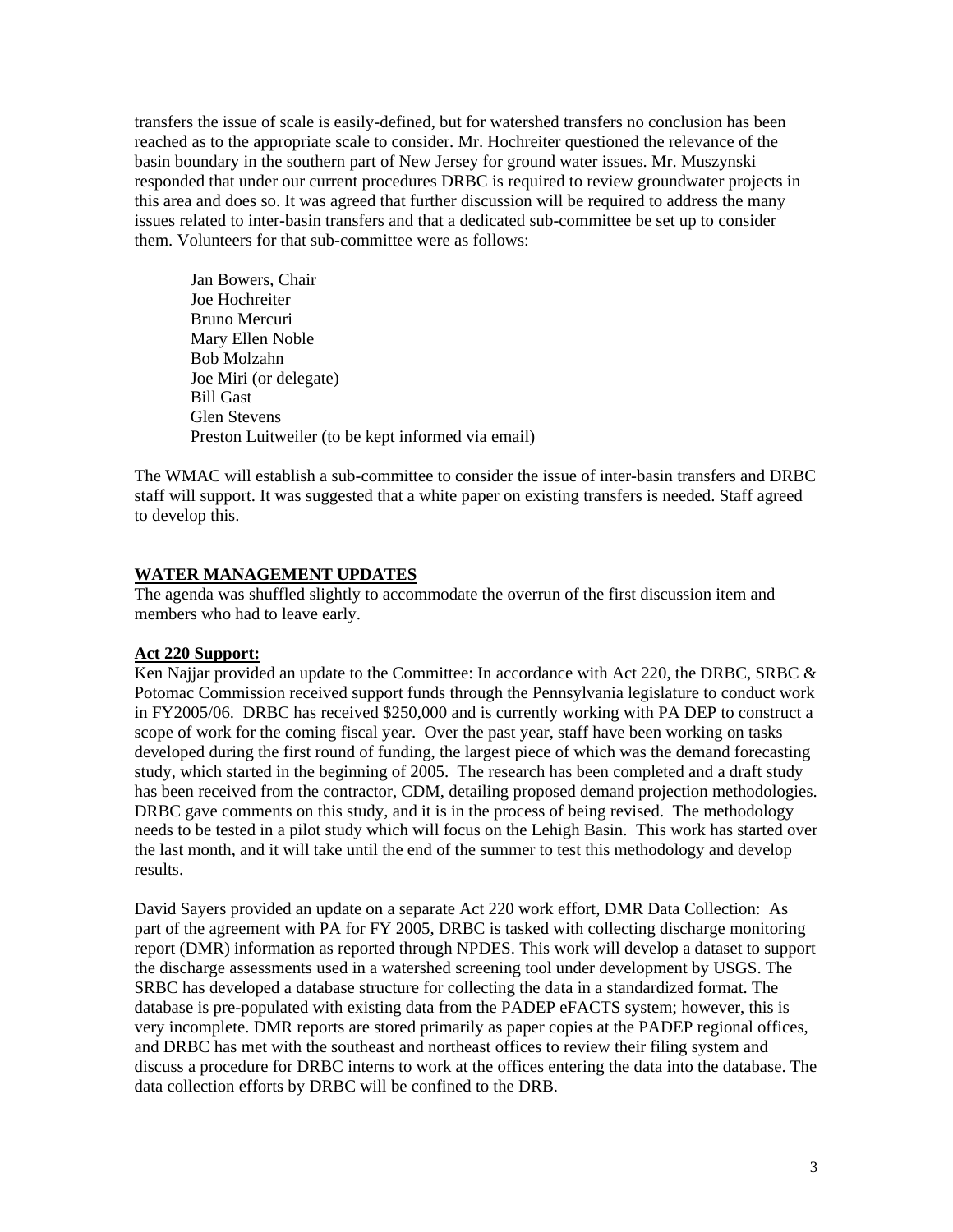## **DRBC / USGS Water Budget / Groundwater availability Studies:**

A groundwater availability study is now being completed and prepared for publication. In addition, the results from the pilot water budgets study are now being published. Amongst other benefits, these studies will help us to determine the extent of inter-watershed transfers and will help to inform any discussions thereof.

## **WATER ACCOUNTABILITY:**

David Sayers began discussion of this issue with a brief round-up of progress since the committee last met. A beta version of the water audit software (Excel-based) was developed by the AWWA committee. Mr. Sayers helped with the design and development of the software. In April, it was released for testing to a small group of about 20 water purveyors. The group has approximately one month to evaluate the software and report results and feedback to the AWWA committee. Mr. Sayers welcomed George Kunkel of Philadelphia Water Department, who led a discussion on the results of the software testing and a demonstration of the software itself. Mr. Kunkel noted that not all of the results had been received at this time, but he was hopeful that more would follow soon. On the whole the feedback was very positive. The software is aimed at smaller purveyors who are still developing their understanding of water loss issues. The software has been designed to be relatively simple, and therefore it is user-friendly. Stewart Lovell noted that you cannot enter real losses directly into the software. Mr. Kunkel confirmed this is the case, a value for real losses is calculated based on other inputs to the software. Mr. Najjar asked if it is total real loss that we are concerned with. Mr. Kunkel responded that it may be a big part from a water resources perspective but that there are other benefits too. What the software enables you to determine is "real demand;" a certain portion of the water withdrawn has no beneficial use, and that is what the software helps you to determine and then hopefully eliminate or reduce. This is why confidence in metering accuracy is such a key element of a water audit. Mr. Kunkel went on to note that the UARL calculation is based on theoretical factors that have been developed from international studies on best-practice water loss management. These studies have helped developed a formula to set a benchmark water loss value based on certain characteristics of the water system, such as length of mains, pressure, and number of connections. It would not include an "allowance" for the age of the system. Mr. Kunkel concluded the presentation noting that the software should be on the website by the end of September.

## **INTEGRATED RESOURCE PROGRAM: IRP**

At the previous WMAC meeting the members had requested an update on developments with the DRBC's IRP process and progress with the prototype IRP being developed in Montgomery County, PA. Jon Zangwill of DRBC staff presented an update to the committee. This project was divided into two phases: Phase I was funded by DRBC through a William Penn grant; it was headed-up by the Montgomery County Planning Commission (MCPC) and was primarily a data gathering effort using readily available data to lay the groundwork for the planning process of the Integrated Resource Plan. At the end of the Phase 1 process, a draft report was received from MCPC. Issues of concern with this phase of the project were that the characterizations were primarily based on readily available data which were, in many cases, inadequate. Also, the issue of determining required instream flows, in particular examining aquatic life uses and habitat issues as they relate to instream flows, may be too complex a task for this type of effort. The science of developing instream flow requirements is very complex and still in its infancy. A public version of the Phase I report will be available soon. Phase II work has already started. The Perkiomen Watershed Association is heading up this effort, this time with a grant directly from the William Penn Foundation; Spotts, Stevens, and McCoy Inc. continue to be the consultant. The grant is for